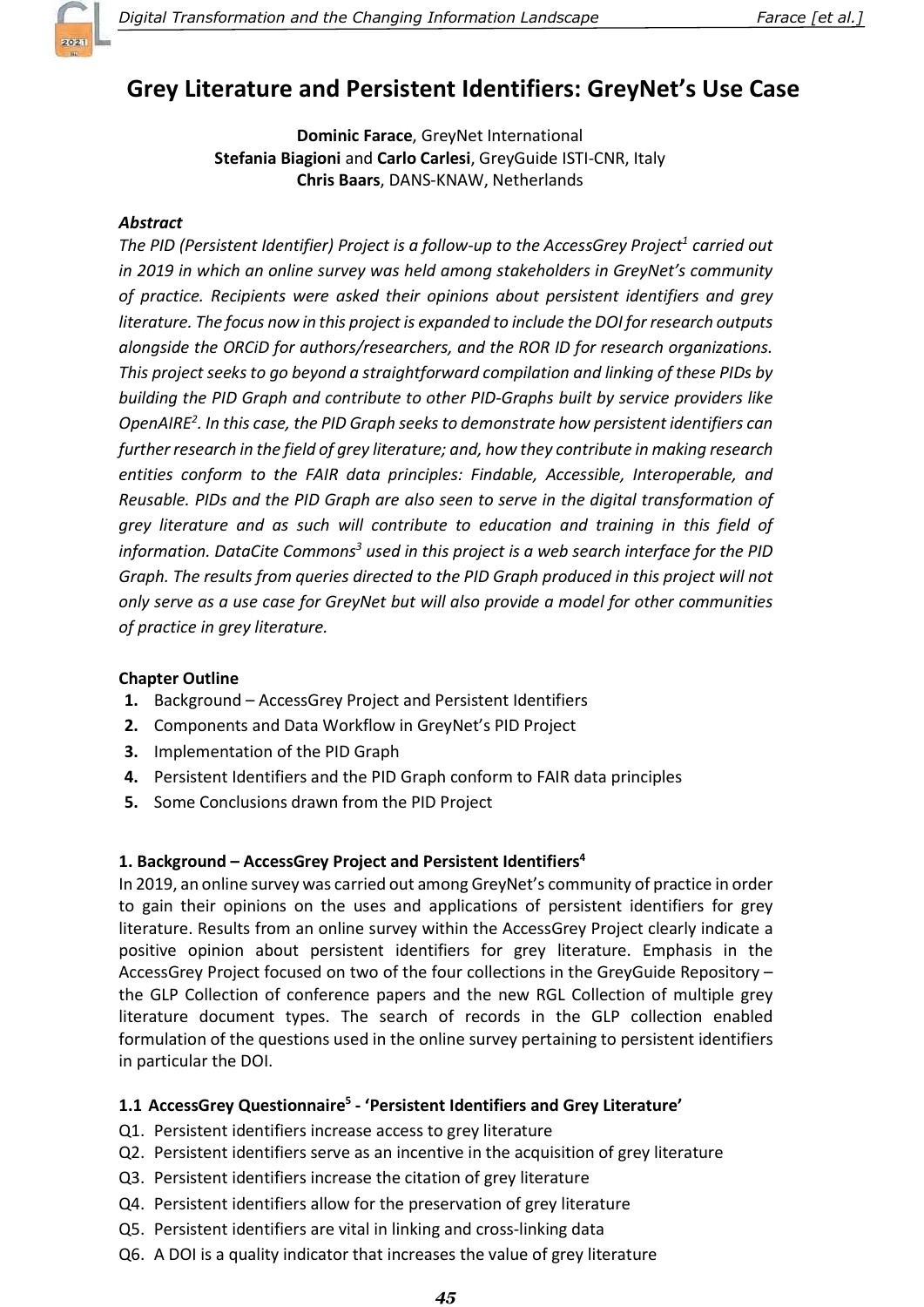

- Q7. A repository or data archive that assigns DOIs to metadata records is more likely to attract content providers
- Q8. Do you have an ORCiD or another author/researcher unique persistent identifier?
- Q9. Does one or more of your publications have an assigned DOI?

| <b>Survey Population: 509</b> |                                 |              | <b>Survey Respondents: 56</b> |                 | <b>Survey Results: 11%</b>         |  |
|-------------------------------|---------------------------------|--------------|-------------------------------|-----------------|------------------------------------|--|
|                               | <b>Strongly</b><br><b>Agree</b> | <b>Agree</b> | <b>Uncertain</b>              | <b>Disagree</b> | <b>Strongly</b><br><b>Disagree</b> |  |
| Q1                            | 31                              | 19           | 6                             | 0               | 0                                  |  |
| Q <sub>2</sub>                | 17                              | 22           | 15                            | $\overline{2}$  | 0                                  |  |
| Q <sub>3</sub>                | 31                              | 19           | 5                             | 6               | 1                                  |  |
| Q4                            | 23                              | 23           | 8                             | $\overline{2}$  | 0                                  |  |
| Q <sub>5</sub>                | 33                              | 15           | 7                             | 1               | 0                                  |  |
| Q <sub>6</sub>                | 17                              | 19           | 13                            | 6               | 1                                  |  |
| Q7                            | 19                              | 26           | 7                             | 3               | 1                                  |  |
|                               |                                 |              | Non-                          |                 |                                    |  |
|                               | <b>Yes</b>                      | <b>No</b>    | <b>Applicable</b>             |                 |                                    |  |
| Q8                            | 37                              | 13           | 6                             |                 |                                    |  |
| Q <sub>9</sub>                | 40                              | 9            | 5                             |                 |                                    |  |

Table 1: AccessGrey Survey Results

The results of the questionnaire, which constituted the first part of the project, were significantly positive regarding persistent identifiers and grey literature.

# 1.2. DOI an Incentive for Acquisitions

The results from the second part of the AccessGrey project however did not indicate that the minting of DOIs for research outputs would be a sufficient incentive for their acquisition in a repository, namely one that relies on self-archiving. During that project, new records entered in the RGL (Resources in Grey Literature) collection received a DOI and a system generated citation. However, fewer full-text metadata records were harvested during this part of the project than expected. This perhaps coincides with the response to the survey question (Q2) in which nearly 27% of the respondents were uncertain whether persistent identifiers serve as an incentive in the acquisition of grey literature.

# 2. Components and Data Workflow in GreyNet's PID Project

A persistent identifier (PID) is a permanent reference and unique label to an object that is independent of the storage location. The unique label ensures that the object can always be found, even if the name of the object or the repository changes. As a result, an object can always be found unambiguously on the basis of its PID. This is important for the longterm storage (archiving) of objects in a rapidly changing world.<sup>6</sup>

In short, PIDs

- 1. Provide the address of an object such as a landing page in a repository
- 2. Can be used to link objects and in so doing connect other associated metadata in a record
- 3. Unambiguously Identify objects even if they move to other systems and services
- 4. And are computer readable, demonstrating their interconnectedness with other research communities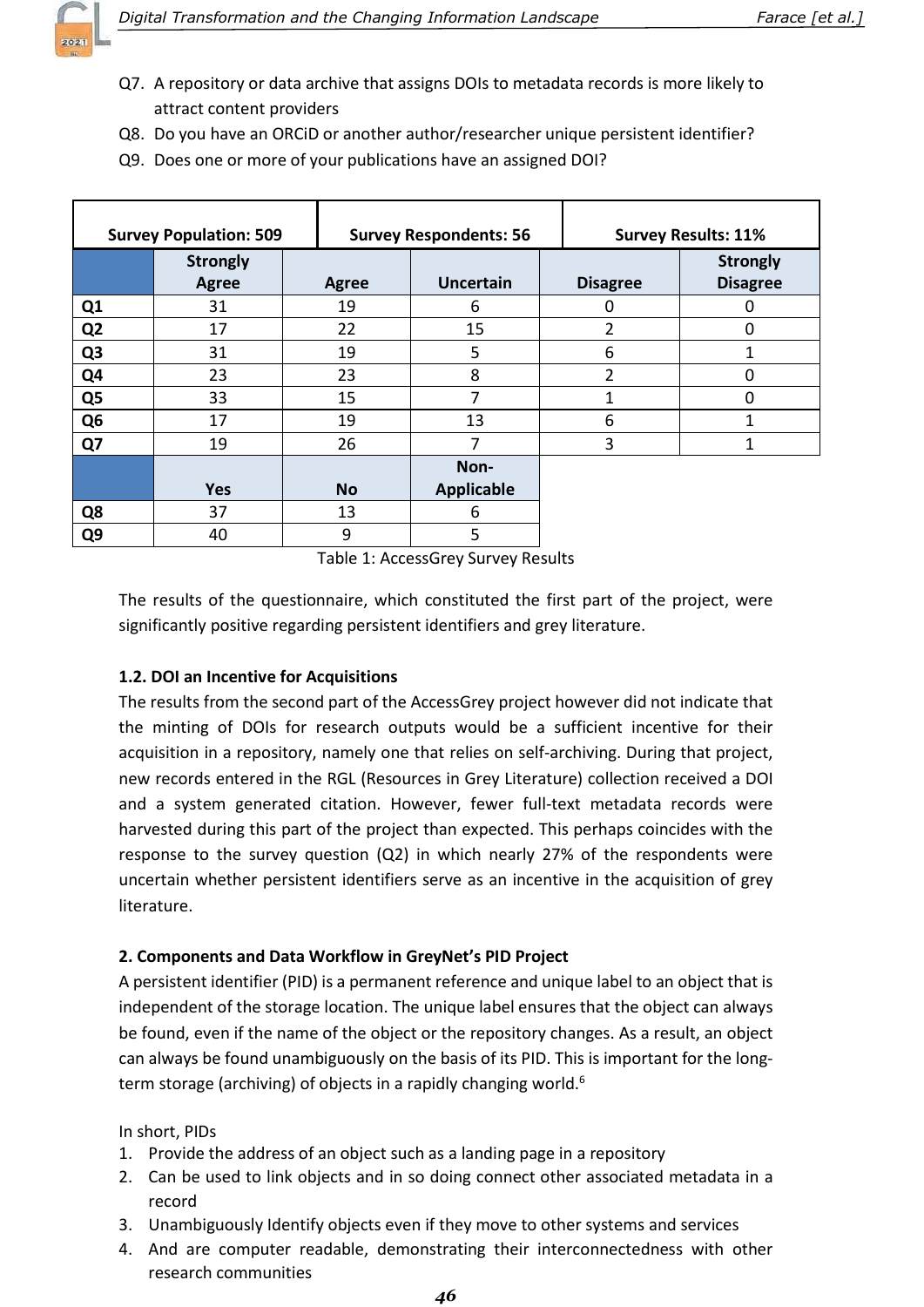

The value of the PID (persistent identifier) not only provides a link to a digital object be it a person, publication, or organization, but also allows the metadata associated with the digital object to become connected. When that metadata itself is expressed as a PID, this further allows for the creation of a PID Graph that models FAIR data principles: Findable, Accessible, Interoperable, and Reusable. These four principles will be discussed further in the chapter, following the introduction of GreyNet's network service in which they are applied.

#### 2.1 GreyNet International, Grey Literature Network Service<sup>7</sup>

In order to obtain optimal use of persistent identifies a sustained data infrastructure must be in place within a community of practice, one that facilitates a coherent data workflow. It is only then that a PID Graph can be constructed and implemented. In this section, we look at the various components in GreyNet's data infrastructure and then discuss how they are implemented within its workflow. It is Important to mention here that GreyNet's workflow as it applies to this project includes retrospective input.

### 2.2 Components of the Data Infrastructure integrated in the PID Project

GreyGuide Repository<sup>8</sup> and Portal to Good Practices and Resources in Grey Literature GreyNet International collaborated with ISTI-CNR to construct the GreyGuide a web access repository, which would come to house its collections of accepted conference proposals (GLA), published conference papers (GLP) and author-researcher biographical records (BIO). To this end, open-source software was identified and incorporated, metadata templates were created to fit the three document types, and in 2017 these collections were fully online accessible.

#### ■ OpenDOAR, Directory of Open Access Repositories<sup>9</sup>

The GreyGuide Repository is registered in the OpenDOAR Directory of Open Access Repositories<sup>10</sup>. It can be mentioned here that while the GLA and BIO collections in the GreyGuide Repository rely on self-archiving, records in the GLP collection are entered by the system manager.

#### $\blacksquare$  DOI, Digital object identifier<sup>11</sup> and DataCite.org<sup>12</sup>

In 2018, GreyNet became a DOI minting service within DataCite and began assigning DOIs to its collection of Conference Papers in the GreyGuide Repository. Since it is this collection upon which our PID Project is based, the ORCiD and ROR IDs had to be included in the DOI records in order later construct the PID Graph and be part of other PID Graphs (e.g., DataCite Commons, OpenAIRE).

# $\blacksquare$  ORCiD, Open Researcher and Contributor ID<sup>13</sup>

Also, in that same year, ORCiDs were included in biographical records in the GreyGuide; and, an active campaign among GreyNet's author's and researchers was initiated – encouraging them to register an ORCiD if they did not yet have one. In order to facilitate this, a link to the ORCiD registry was provided $^{14}$ .

#### ROR, Research Organization Registry  $ID^{15}$

In 2020 the ROR ID for research organizations was added as a metadata field in BIO records in the GreyGuide. By way of a search in the ROR Registry, ROR IDs of organizations could be online accessed and included in the records of those authors and researchers, whose conference papers are archived in the GLP collection as well as in their corresponding DOI records in DataCite. GreyNet has since applied for a ROR ID and awaits its assignment. A ROR ID unlike an ORCiD is not assigned separately but rather in interval batch-releases, once new records have been approved.

It is worthwhile to note that the ROR ID of an organization linked with a research output such as a conference paper or other grey literature document type might be perceived as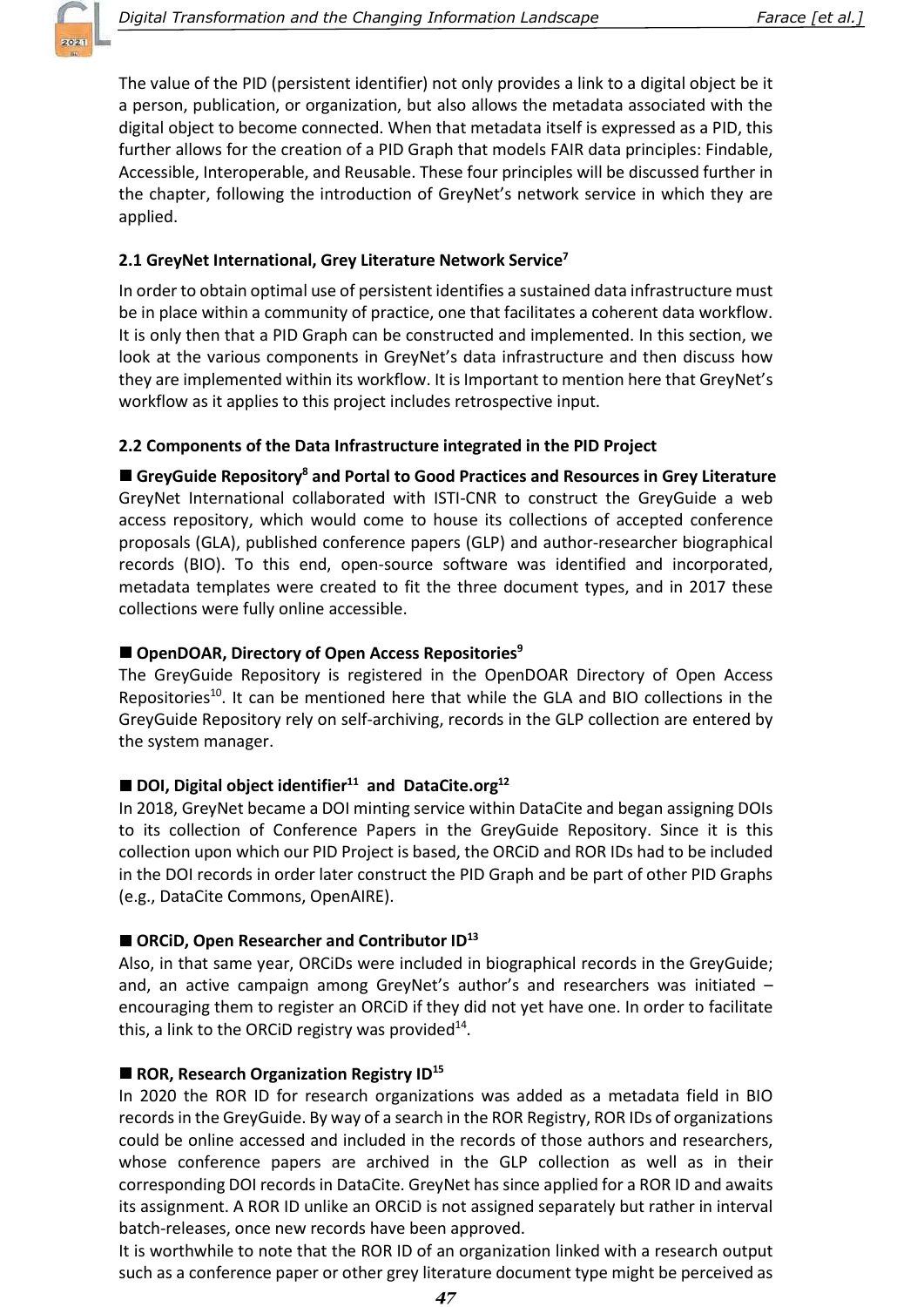

a quality indicator. If we look back to question (Q6) in the AccessGrey Survey, over 23% of the respondents were uncertain whether the DOI is a quality indicator that increases the value of grey literature. However, if DOIs were connected to their corresponding ORCiD and ROR IDs, there might be less uncertainty.

### 2.3 The Data Workflow implemented in the PID Project

Our PID Project team was formed bringing together human resources and expertise needed, namely the system management and development of the GreyGuide Repository; the communication and network management of the GreyNet Community, and the acquired knowledge and experience of the PID Graph. From early January 2021 through the first week of March 2021, GreyNet undertook three tasks integral to the PID Project.

First, to complete minting DOIs for its collection of conference papers in the GL-Series including those published in 2021. The collection now totals 443 conference papers with DOIs in DataCite that accounts for the population of our project. Other service providers, namely DANS EASY<sup>16</sup> for GreyNet's published datasets and the TIB AV Portal<sup>17</sup> for its conference video presentations also have assigned DOIs in DataCite; however, these are not included in the population of the project.

The second task that ran parallel with the first was the retrospective search and retrieval of ORCiD and ROR IDs that were added to both the DOI metadata records and their respective BIO records in the GreyGuide Repository. The retrospective task also included the input of biographical records on behalf of authors and researchers whose names appear in the GLP collection, but who had not yet submitted a BIO record. This was accomplished in part by retrieving biographical notes from previous conferences in the GL-Series preserved in GreyNet's inhouse archive and partly via Google searches.

A third ongoing task dealt with records that needed some modification in order to benefit the PID Project, such as

(1) An existing ORCiD in a record carries 16 digits but is not proceeded by [https://orcid.org/] and as such is not actionable; (2) An ORCiD is retrieved only to find the message 'No public information available', which makes it difficult if not impossible to confirm the identity of the author/researcher; and (3) When an author or researcher's organization is absent or unclear in a record, it becomes difficult or is not possible to assign a ROR ID using the ROR Registry.

While these and other such problems were few in number, the time required to correct them was disproportionate. Nevertheless, when a system and service rely on selfarchiving and when a persistent identifier such as the ORCiD can only be acquired by the author-researcher – him or herself, then these tasks must be calculated in the workflow.

#### 2.4 Compilation of Actionable Persistent Identifiers

Now that the complete collection of conference papers in the GL-Series has an assigned a DOI in DataCite, which incorporates their corresponding ORCiD and ROR IDs, the number of actionable persistent identifiers for our project is accounted for. And, this then allows for the construction of the PID Graph.

| <b>Conference Papers</b>   | <b>Authors-Researchers</b> | <b>Research Organizations</b> |
|----------------------------|----------------------------|-------------------------------|
| <b>GLP Collection: 443</b> | <b>BIO Collection: 238</b> | <b>BIO Collection: 238</b>    |
| 443                        | 146                        | 180                           |
| 100%                       | 61.3%                      | 75.6%                         |

Table 2: Actionable PIDs compiled in the Project (as of March 13, 2021)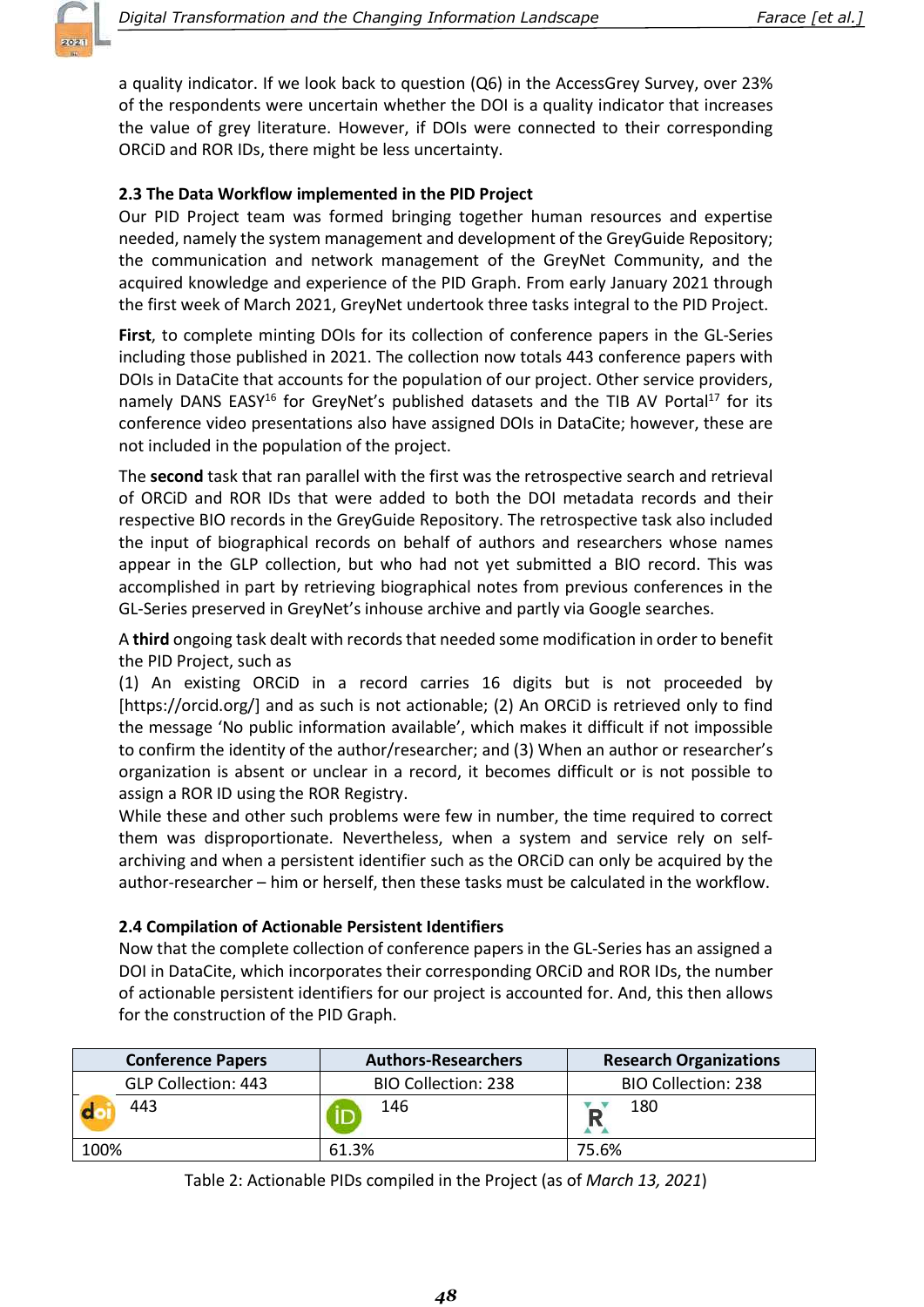# 3. Implementation of the PID Graph

In an article published in early January 2021, GreyNet's attention was drawn to the benefits of connecting the various types of persistent identifiers in producing a PID Graph<sup>18</sup>. For our project, this includes the DOI, ORCiD, and ROR ID. It is expected that this PID infrastructure would further demonstrate the value of persistent identifiers and open the potential for more research - in our case, research in the field of grey literature. To construct the PID Graph two elements are required:

- (1) backend services that collect PID connections in a standardized way focusing on two PIDs that are connected. This is essentially building the elements of the graph;
- (2) query interfaces that combine these connections with PID metadata. A technology that is highly suitable is GraphQL<sup>19</sup>. GraphQL is an open-source data query and manipulation language for APIs, and a runtime for fulfilling queries with existing data. This widely adopted query language provides a standardized interface that can be federated, making it easier to build client applications for the PID Graph. Applications built on top of the PID Graph allow users to explore the rich connections between PIDs and to address specific use cases. The PID Graph demonstrates that we can gain more from PIDs when we look at their connections – indicating that the sum is more than its parts.

# 3.1 Examples of the PID Graph

Below are examples of four PID Graphs drawn from GreyNet's store of persistent identifiers. Each graph is comprised of multiple resources (nodes) that are connected by lines (edges). In the first diagram, the PID Graph appears in horizontal format and depicts from a DOI perspective three publications connected with the authors and their respective organizations. In the second diagram, the PID Graph appears in cluster format and depicts from a DOI perspective the same three publications as in the first diagram; however, now they are connected with the authors' names and their respective organizations. In the third diagram, the PID Graph depicts from an ORCiD perspective an author and his respective organization linked to seven publications. One of the publications is further linked to three co-authors of whom only one organization is shown. And, in the fourth diagram, from a ROR ID perspective  $-$  a research organization is encircled and linked to a cluster of publications that is further encircled and linked to a number of authors. Three of the authors appear also linked to their own respective organization.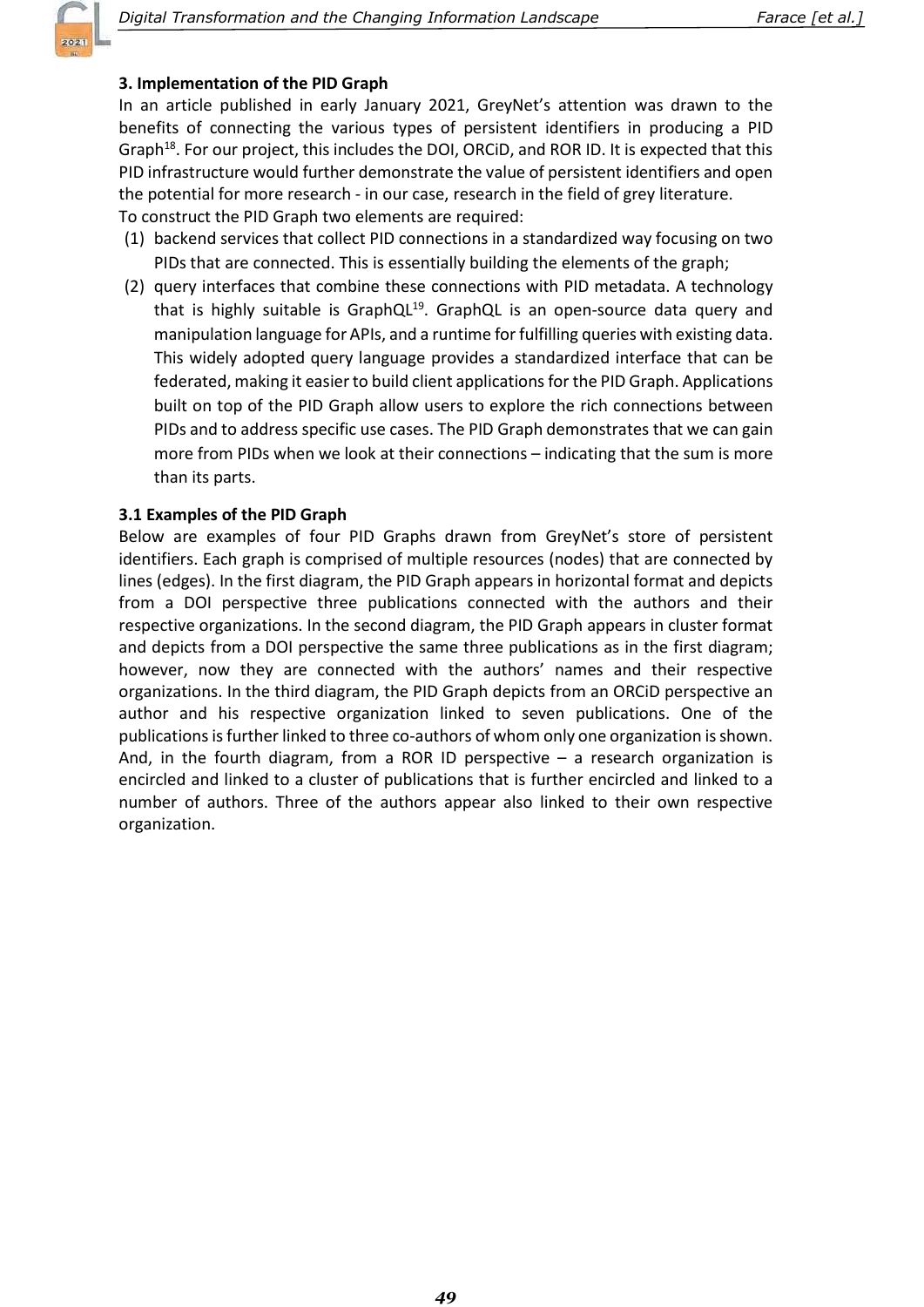$502$ 



Diagram 1: PID Graph from a DOI perspective in horizontal format



#### Diagram 2: PID Graph from a DOI perspective in cluster format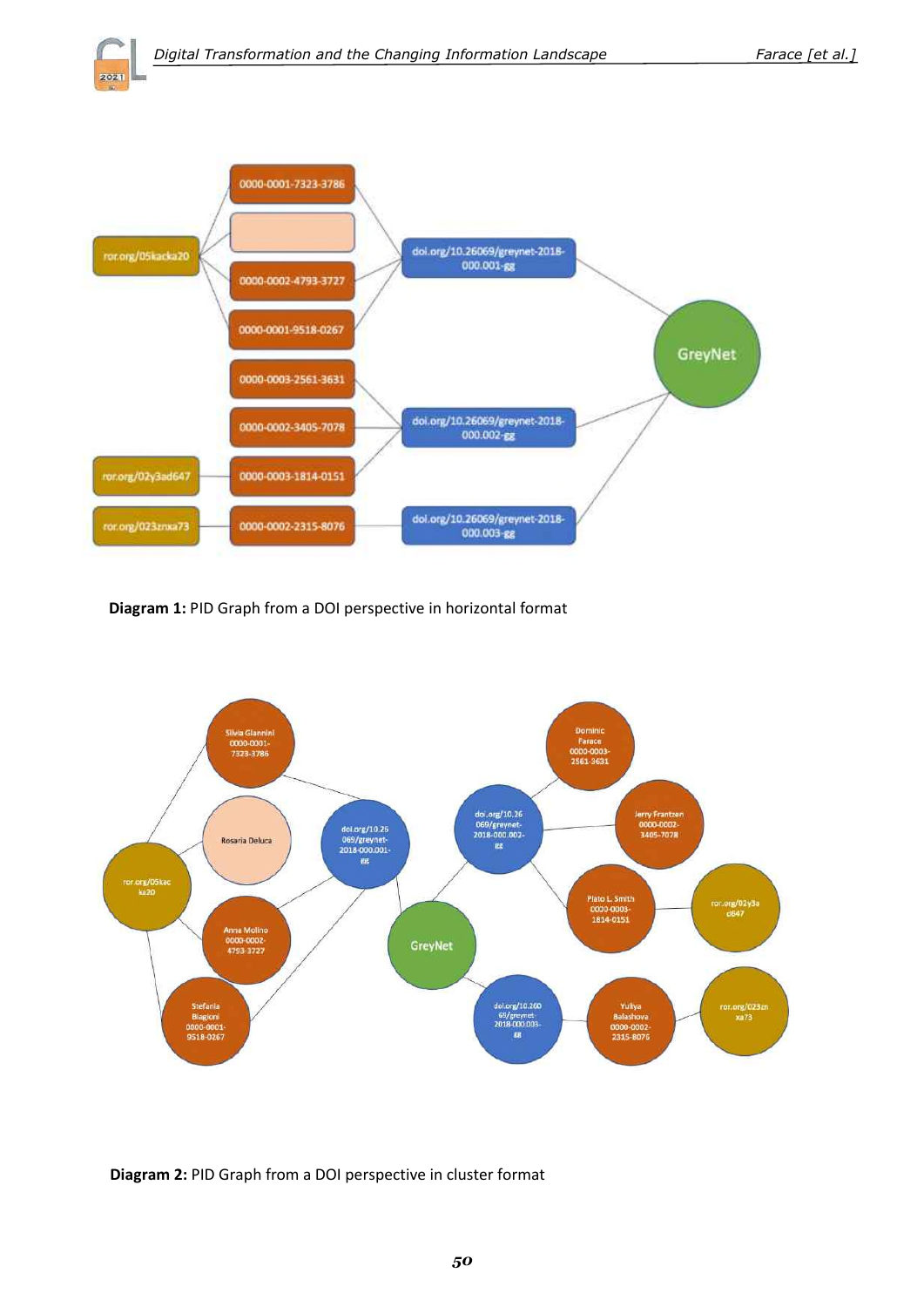2021



Diagram 3: PID Graph from an ORCiD perspective in cluster format



Diagram 4: PID Graph from a ROR ID perspective in cluster format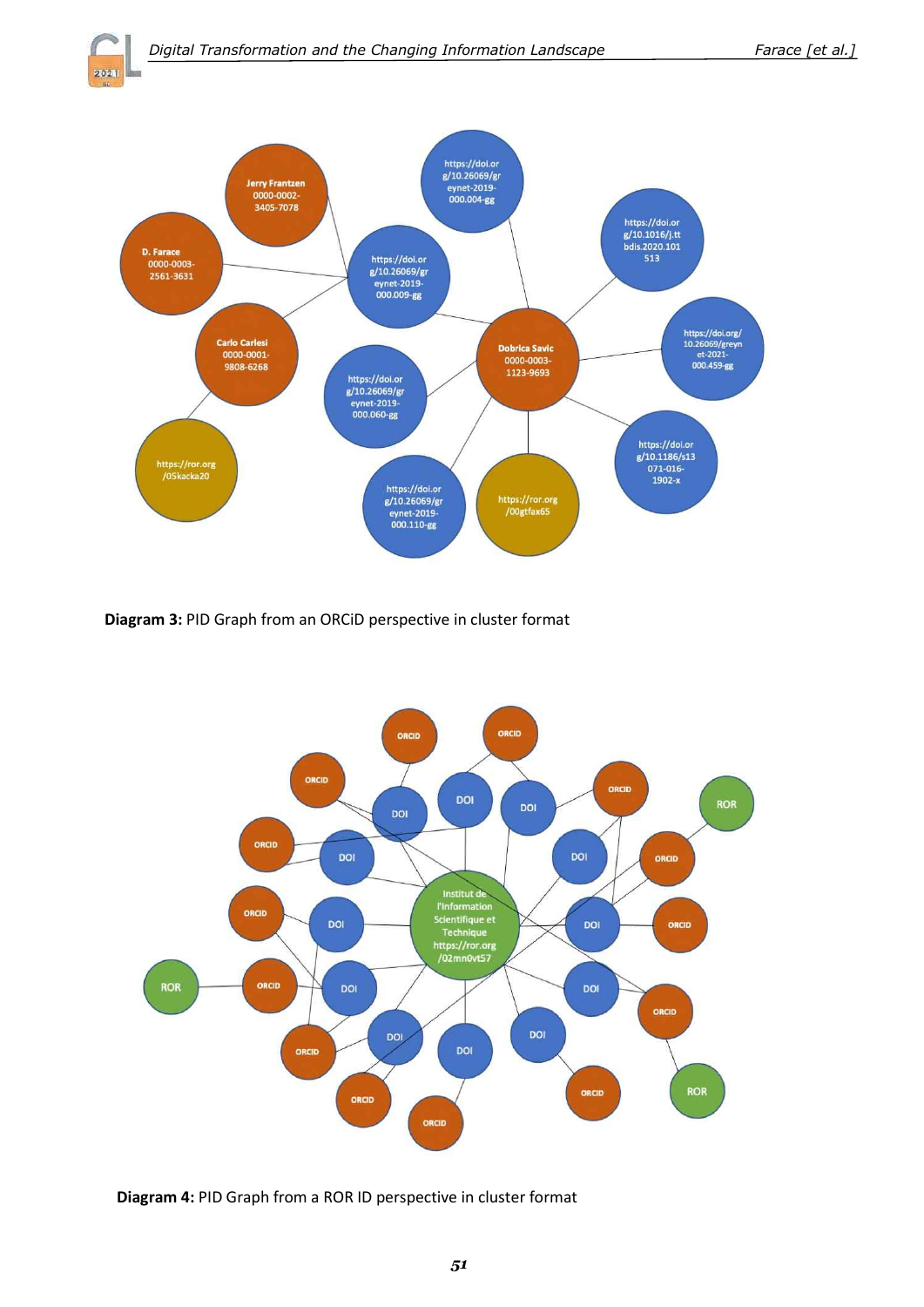

In the PID Graph, persistent identifiers are themselves the basic entities that are linked together; whatever they refer to is left implicit. This approach requires that the PID metadata are sufficiently rich to represent the relationships of interest and that the PIDs are of high enough quality. The advantage is that it becomes much easier to create graphs and to implement and scale rather than working with concepts and knowledge extraction.

#### 4. PIDs and the PID Graph in relation to FAIR data principles

PIDs themselves allow for the guarantee of interconnected services from minting to linking onto access and preservation. When these services are situated in the workflow of a mature community of practice, they create a FAIR research environment.

#### [An extract abridged and revised from 'Connected Research: The Potential of the PID Graph']<sup>20</sup>

PIDs contribute in making research entities conform to the FAIR data principles; Findable, Accessible, Interoperable, and Reusable. By way of the PID Graph connections between different entities within the research landscape allow researchers to access new information. PIDs also play a role in the reusability of data by enabling rich metadata and their provenance to be associated with a digital object. PIDs provide the possibility to link entities long-term and enable information exchange by identifying persons and organizations over different services.

The overall PID infrastructure is made up of PID service providers, repositories, curation systems, aggregators, indexes, metadata, standards, and people. PIDs connect all of these elements, not only technically, via metadata and integrations, but also socially, via communities that have formed over decades or longer. The table below identifies the various types of PIDs and the maturity of their infrastructure. Since 2018, the ROR ID has moved from an emerging entity to a mature one.

| <b>Research Entity</b>  | PID Types Used                                                                                                                   | Maturity of PID Infrastructure |  |
|-------------------------|----------------------------------------------------------------------------------------------------------------------------------|--------------------------------|--|
| Publication             | DOI, accession number, handle, URN, Scopus EID,<br>Web of Science UID, PMID, PMC, arXiv identifier,<br>BibCode, ISSN, ISBN, PURL | mature                         |  |
| Citation                | OCI (secondary aggregation of information)                                                                                       | emerging                       |  |
| Conference              | DOI, accession number                                                                                                            | emerging                       |  |
| Researcher (or scholar) | ORCID IDs, ISNI (also DAIs, VIAFs, arXivIDs, OpenIDs,<br>ResearcherIDs, ScopusIDs)                                               | mature                         |  |
| Organization            | DOI, ISNI, GRID, Ringgold IDs, ROR IDs                                                                                           | emerging                       |  |
| Data                    | DOI, accession number, handle, PURL, URN, ARK                                                                                    | mature                         |  |

Table 3: PID Types and Infrastructure Maturity

GreyNet International now in its  $28<sup>th</sup>$  year can be considered a mature research community socially. By including PIDs for objects, projects, persons, and organizations in the metadata, the technical maturity of GreyNet's infrastructure can now likewise be demonstrated. As a result of this  $\mathbb D$  sustainable connections can be made  $\mathbb Q$  objects, projects, persons, and organizations become computer readable and understandable by other services like DataCite and OpenAIRE 3 A PID-Graph can be created and GreyNet information can also become part of other PID-graphs 4 Other services, like OpenAIRE PID-Graph and DataCite Commons<sup>21</sup> can be used to query or for purposes of analysis, and ' It is a demonstration of FAIR-principles for grey literature. To include and expand on the FAIR principles, PIDs and metadata help ensure that the entities they refer to are

- usable and citable: pointing directly to an object, such as a specific item or a specific version of a dataset; hence increasing the usability of that object for researchers. It also helps them formally cite research outputs such as data and resources, which in turn facilitates reuse and helps increase recognition.
- Assessable: PIDs enable reliable measurement and prediction of impact, facilitating a more strategic approach to investment, driving maximum benefit, and ensuring that valuable resources are sustained.